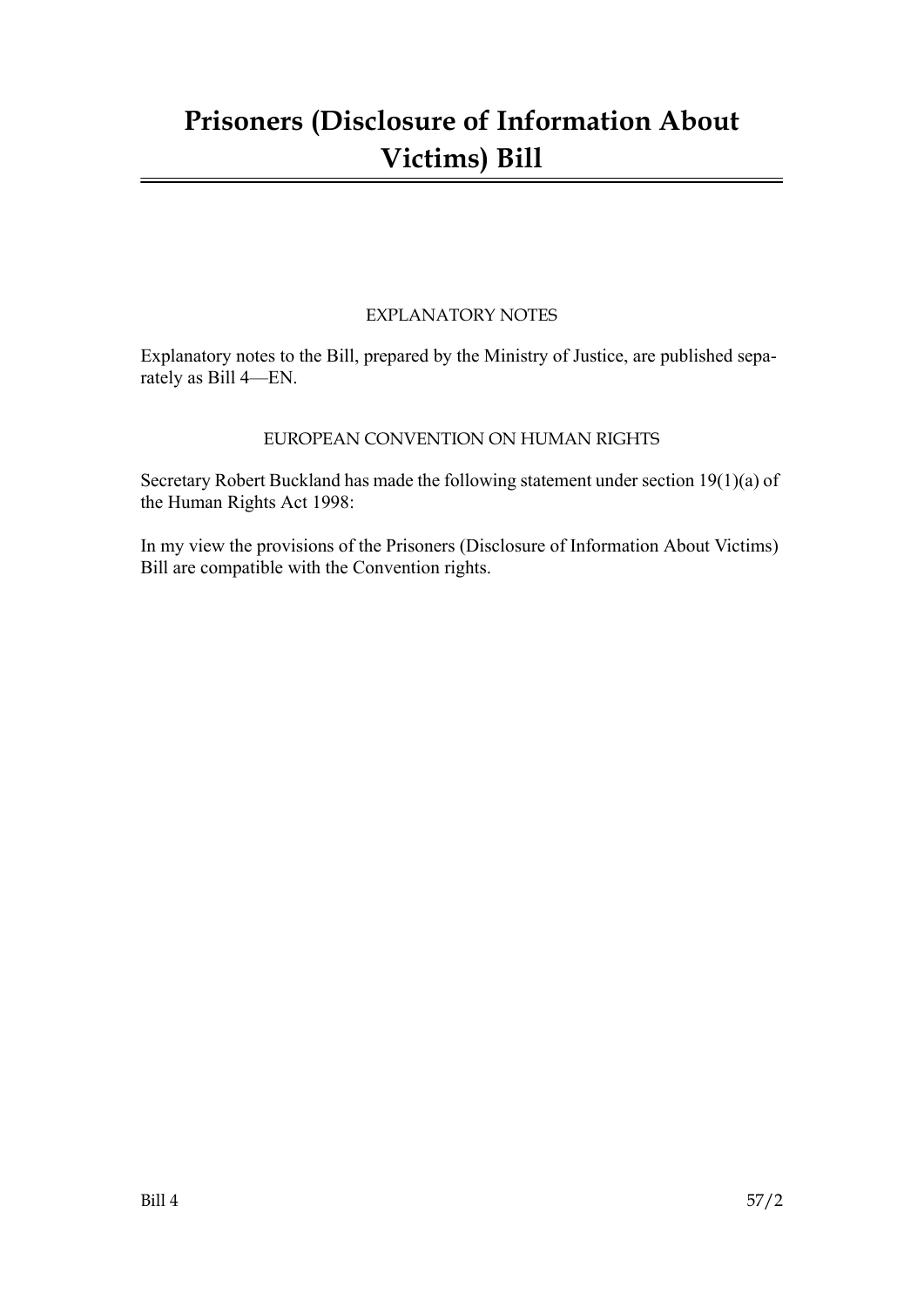# **Prisoners (Disclosure of Information About Victims) Bill**

### **CONTENTS**

*Release of prisoners under Crime (Sentences) Act 1997*

1 Murder or manslaughter: prisoner's non-disclosure of information

*Release of prisoners under Criminal Justice Act 2003*

2 Manslaughter or indecent images: prisoner's non-disclosure of information

*Final provisions*

3 Extent, commencement and short title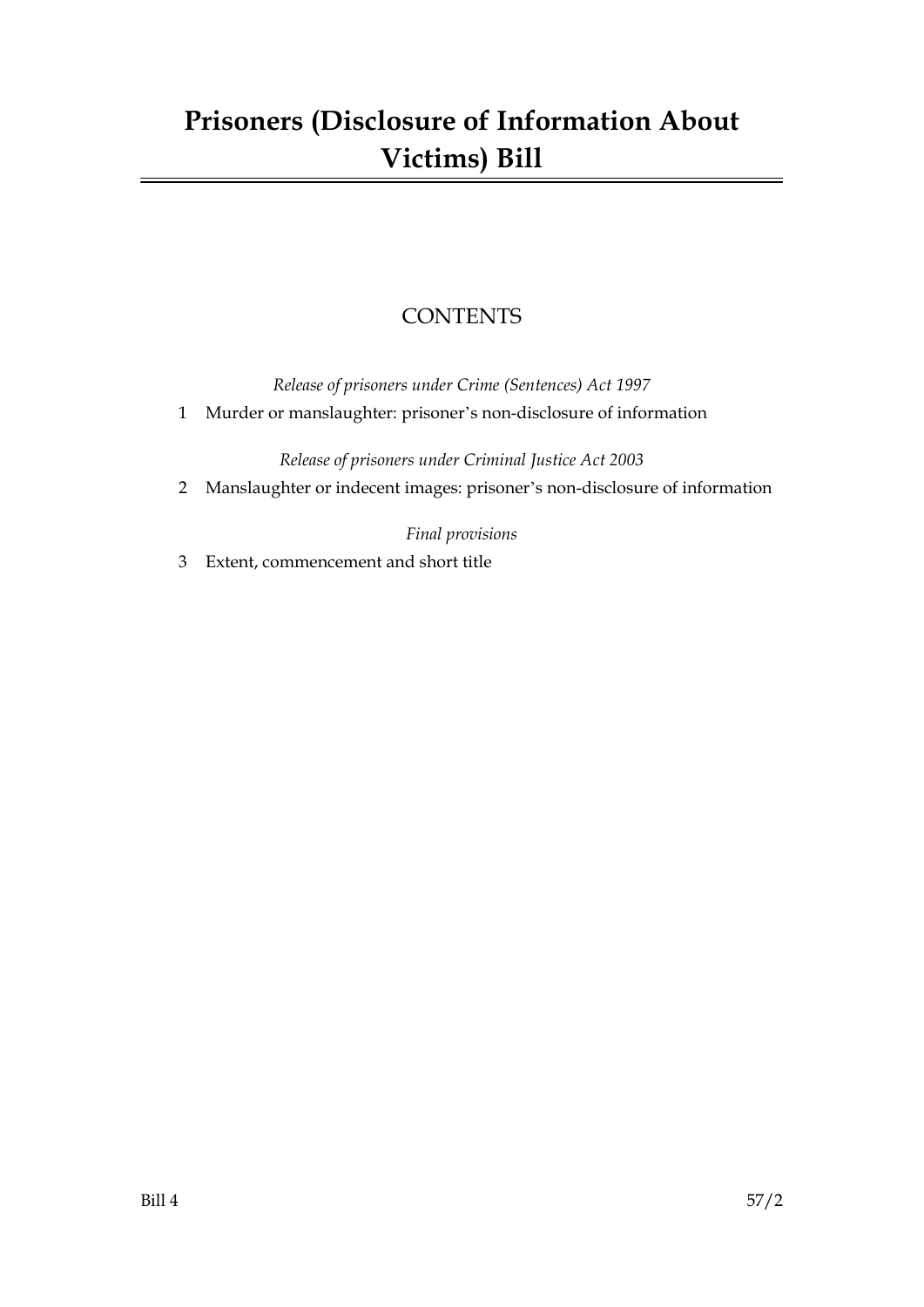# A **BILL** TO

Require the Parole Board to take into account any failure by a prisoner serving a sentence for unlawful killing or for taking or making an indecent image of a child to disclose information about the victim.

E IT ENACTED by the Queen's most Excellent Majesty, by and with the advice and consent of the Lords Spiritual and Temporal, and Commons, in this present Parliament assembled, and by the authority of the same, as follows: - $\mathbf{B}_{\text{e}$ 

*Release of prisoners under Crime (Sentences) Act 1997*

#### **1 Murder or manslaughter: prisoner's non-disclosure of information**

(1) After section 28 of the Crime (Sentences) Act 1997 insert—

#### **"28A Murder or manslaughter: prisoner's non-disclosure of information**

| (1) The Parole Board must comply with this section when making a public |  |
|-------------------------------------------------------------------------|--|
| protection decision about a life prisoner if $-$                        |  |

- (a) the prisoner's life sentence was passed for murder or manslaughter;
- (b) the Parole Board does not know where and how the victim's remains were disposed of; and
- (c) the Parole Board believes that the prisoner has information about where, or how, the victim's remains were disposed of (whether the information relates to the actions of the prisoner or any other individual) which the prisoner has not disclosed to the Parole Board ("the prisoner's non-disclosure").
- (2) When making the public protection decision about the life prisoner, the Parole Board must take into account—
	- (a) the prisoner's non-disclosure; and
	- (b) the reasons, in the Parole Board's view, for the prisoner's nondisclosure.
- (3) This section does not limit the matters which the Parole Board must or may take into account when making a public protection decision.

*10*

*15*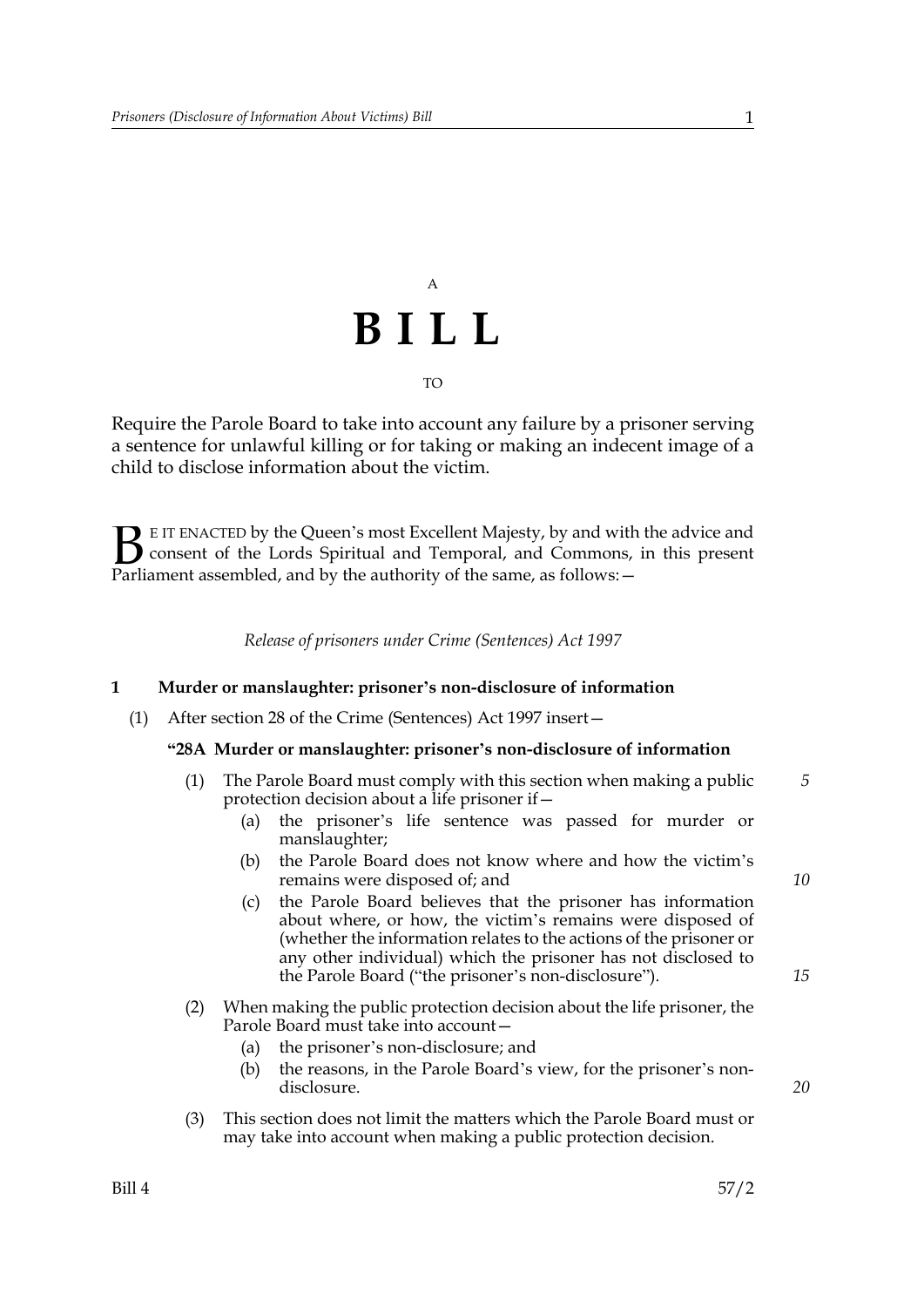| (4) |  | In subsection $(1)(a)$ – |  |
|-----|--|--------------------------|--|
|-----|--|--------------------------|--|

- (a) the reference to a life sentence includes a life sentence passed before the coming into force of section 1 of the Prisoners (Disclosure of Information About Victims) Act 2019;
- (b) the reference to murder includes— (i) murder under the law of Scotland, Northern Ireland, any of the Channel Islands or the Isle of Man, and
	- (ii) any offence under the law of any other country or territory that corresponds to murder under the law of England and Wales;
- (c) the reference to manslaughter includes—
	- (i) culpable homicide under the law of Scotland,
	- (ii) manslaughter under the law of Northern Ireland, any of the Channel Islands or the Isle of Man, and
	- (iii) any offence under the law of any other country or territory that corresponds to manslaughter under the law of England and Wales. *15*
- (5) In this section, in relation to a life prisoner—
	- "public protection decision" means the decision, made under section 28(6)(b) for the purposes of section 28(5), as to whether the Parole Board is satisfied that it is no longer necessary for the protection of the public that the prisoner should be confined; *20*
	- "victim" means the victim of the offence for which the prisoner's life sentence was passed;

and a reference to the victim's remains being disposed of includes the remains being left at the location where the victim died." *25*

- (2) In consequence of the amendment made by subsection (1), in section 28 of the Crime (Sentences) Act 1997 (duty to release certain life prisoners), after subsection (6) insert—
	- "(6A) Section 28A contains provision that relates to the Parole Board's function of giving directions under subsection (5) for the release of life prisoners." *30*

*Release of prisoners under Criminal Justice Act 2003*

#### **2 Manslaughter or indecent images: prisoner's non-disclosure of information**

- (1) The Criminal Justice 2003 is amended in accordance with this section.
- (2) After section 246A insert—

#### **"246B Manslaughter: prisoner's non-disclosure of information**

- (1) The Board must comply with this section when making a public protection decision about a prisoner if—
	- (a) the prisoner's sentence was passed for manslaughter;
	- (b) the Board does not know where and how the victim's remains were disposed of; and
	- (c) the Board believes that the prisoner has information about where, or how, the victim's remains were disposed of (whether the information relates to the actions of the prisoner or any

*5*

*10*

*35*

*40*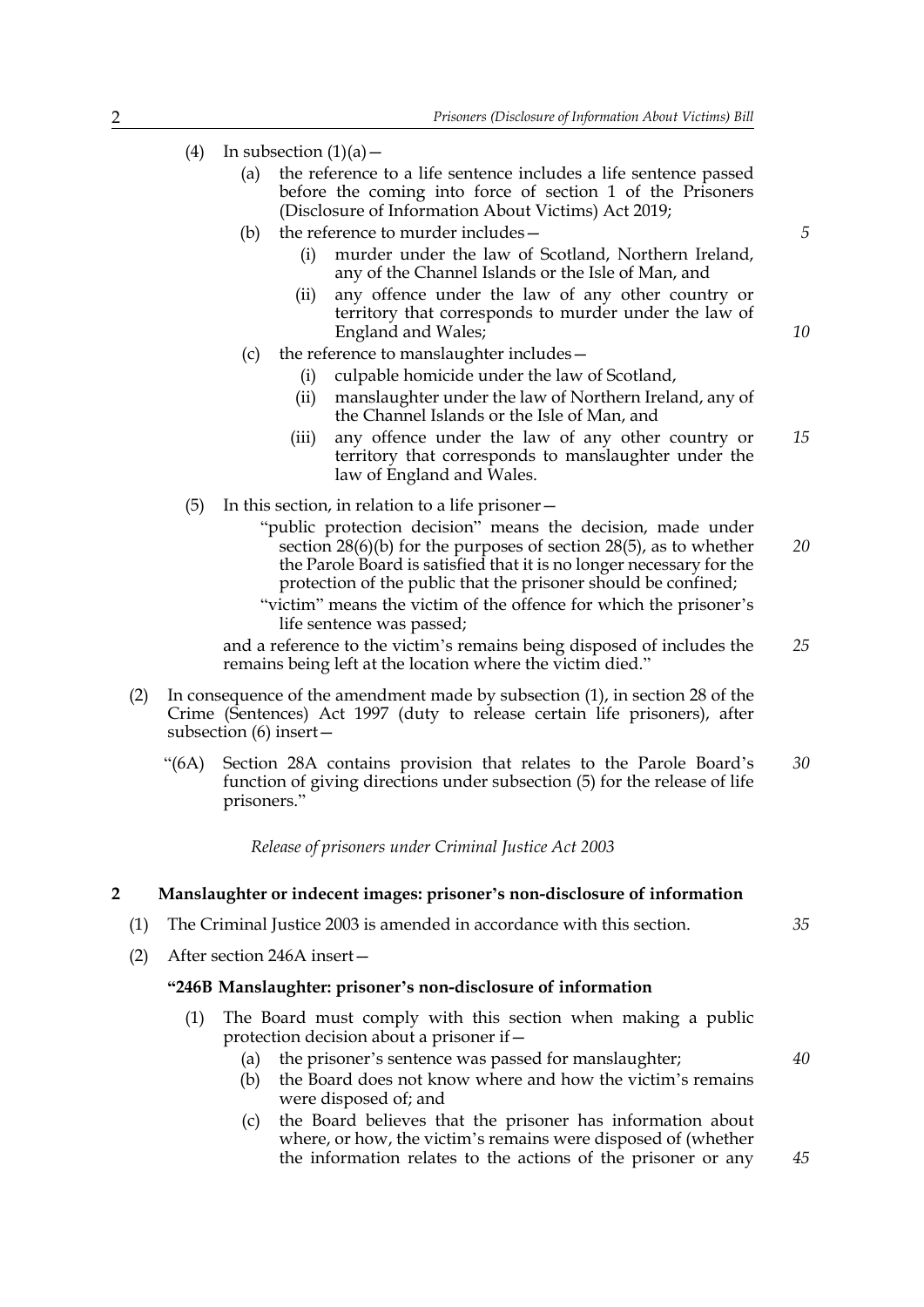other individual) which the prisoner has not disclosed to the Board ("the prisoner's non-disclosure").

- (2) When making the public protection decision about the prisoner, the Board must take into account—
	- (a) the prisoner's non-disclosure; and
	- (b) the reasons, in the Board's view, for the prisoner's nondisclosure.
- (3) This section does not limit the matters which the Board must or may take into account when making a public protection decision.
- (4) In subsection (1)(a) the reference to a sentence includes a sentence passed before the coming into force of section 2 of the Prisoners (Disclosure of Information About Victims) Act 2019. *10*
- (5) In this section, in relation to a prisoner—
	- "public protection decision" means the decision, made under section 246A(6)(b) for the purposes of section 246A(5), as to whether the Board is satisfied that it is no longer necessary for the protection of the public that the prisoner should be confined; *15*
	- "victim" means the victim of the offence for which the prisoner's sentence was passed;

and a reference to the victim's remains being disposed of includes the remains being left at the location where the victim died.

#### **246C Indecent images: prisoner's non-disclosure of information**

- (1) The Board must comply with this section when making a public protection decision about a prisoner if—
	- (a) the prisoner's sentence was passed for—
		- (i) an offence of taking an indecent photograph of a child, or
		- (ii) a relevant offence of making an indecent pseudophotograph of a child;
	- (b) the Board does not know the identity of the child who is the subject of the relevant indecent image; and
	- (c) the Board believes that the prisoner has information about the identity of the child who is the subject of the relevant indecent image which the prisoner has not disclosed to the Board ("the prisoner's non-disclosure").
- (2) When making the public protection decision about the prisoner, the Board must take into account—
	- (a) the prisoner's non-disclosure; and
	- (b) the reasons, in the Board's view, for the prisoner's nondisclosure. *40*
- (3) This section does not limit the matters which the Board must or may take into account when making a public protection decision.
- (4) In subsection  $(1)(a)$ , the reference to a sentence includes a sentence passed before the coming into force of section 2 of the Prisoners (Disclosure of Information About Victims) Act 2019.

*25*

*20*

*30*

*35*

*45*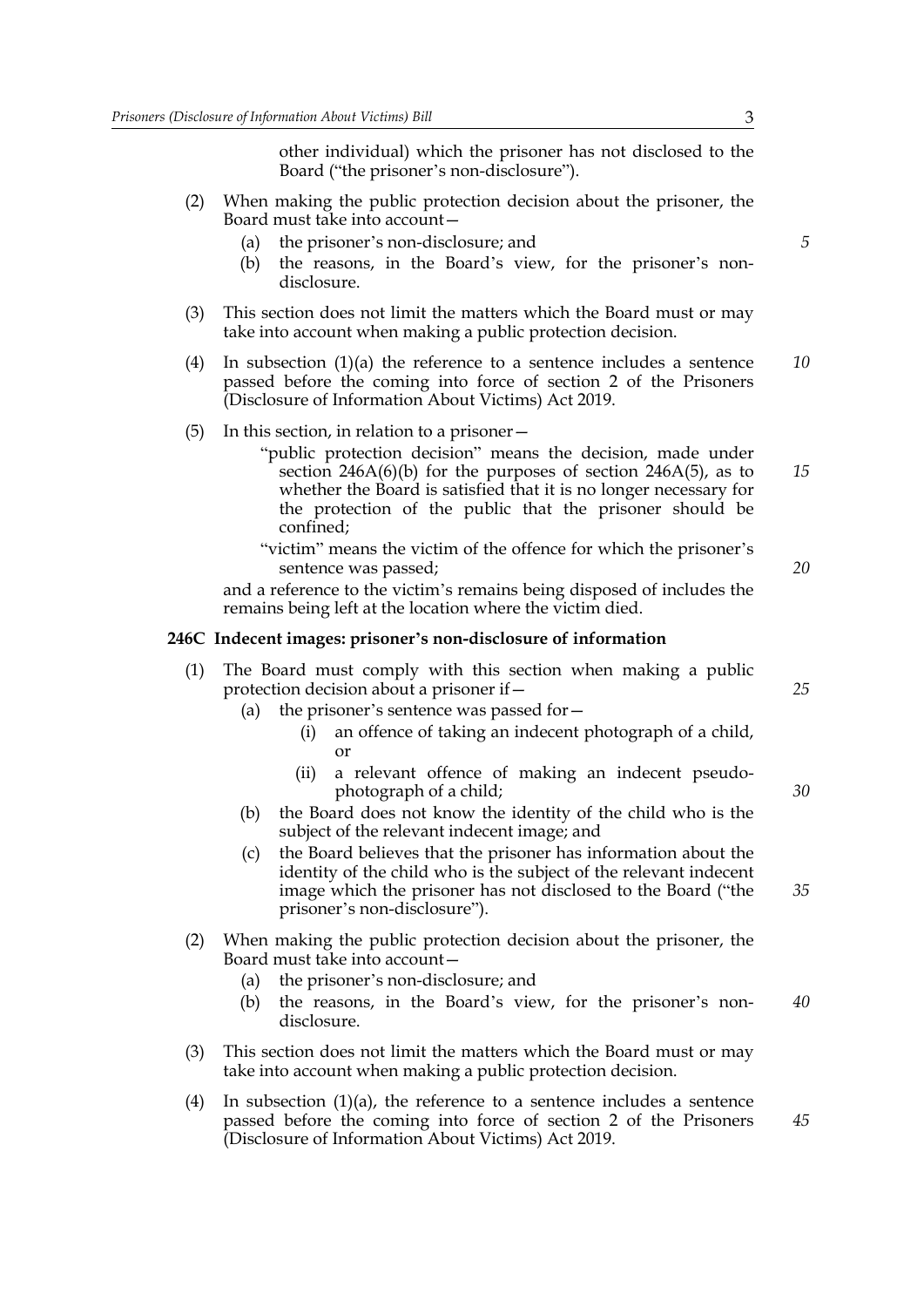- (5) For the purposes of this section, an offence is  $-$ 
	- (a) an "offence of taking an indecent photograph of a child" if it is an offence under section 1(1)(a) of the Protection of Children Act 1978 of taking an indecent photograph of a child;
	- (b) a "relevant offence of making an indecent pseudo-photograph of a child" if  $-$ 
		- (i) it is an offence under section  $1(1)(a)$  of the Protection of Children Act 1978 of making an indecent pseudophotograph of a child, and
		- (ii) the Board believes that an image of a real child was or may have been used in the making of the pseudophotograph; *10*

and, in the application of this section to a relevant offence of making an indecent pseudo-photograph of a child, the references in subsection  $(1)(b)$  and  $(c)$  to the child who is the subject of the relevant indecent image are references to the real child.

(6) In this section—

"public protection decision", in relation to a prisoner, means the decision, made under section 246A(6)(b) for the purposes of section 246A(5), as to whether the Board is satisfied that it is no longer necessary for the protection of the public that the prisoner should be confined; *20*

"relevant indecent image" means—

- (a) the photograph to which an offence of taking an indecent photograph of a child relates, or *25*
- (b) the pseudo-photograph to which a relevant offence of making an indecent pseudo-photograph of a child relates."
- (3) In consequence of the amendment made by subsection (2), in section 246A (release on licence of prisoners serving extended sentence under section 226A or 226B), after subsection (6) insert— *30*
	- "(6A) Sections 246B and 246C contain provision that relates to the Board's function of giving directions under subsection (5) for the release of P."
- (4) In Schedule 20B (modifications of Chapter 6 of Part 12 in certain transitional cases), in Part 4 (provisions applying generally), after paragraph 37 insert— *35*

*"Manslaughter: prisoner's non disclosure of information*

38 (1) The Board must comply with this paragraph when making a public protection decision about a prisoner if—

(a) the prisoner's sentence was passed for manslaughter;

*40*

*45*

*5*

- (b) the Board does not know where and how the victim's remains were disposed of; and
- (c) the Board believes that the prisoner has information about where, or how, the victim's remains were disposed of (whether the information relates to the actions of the prisoner or any other individual) which the prisoner has not disclosed to the Board ("the prisoner's non-disclosure").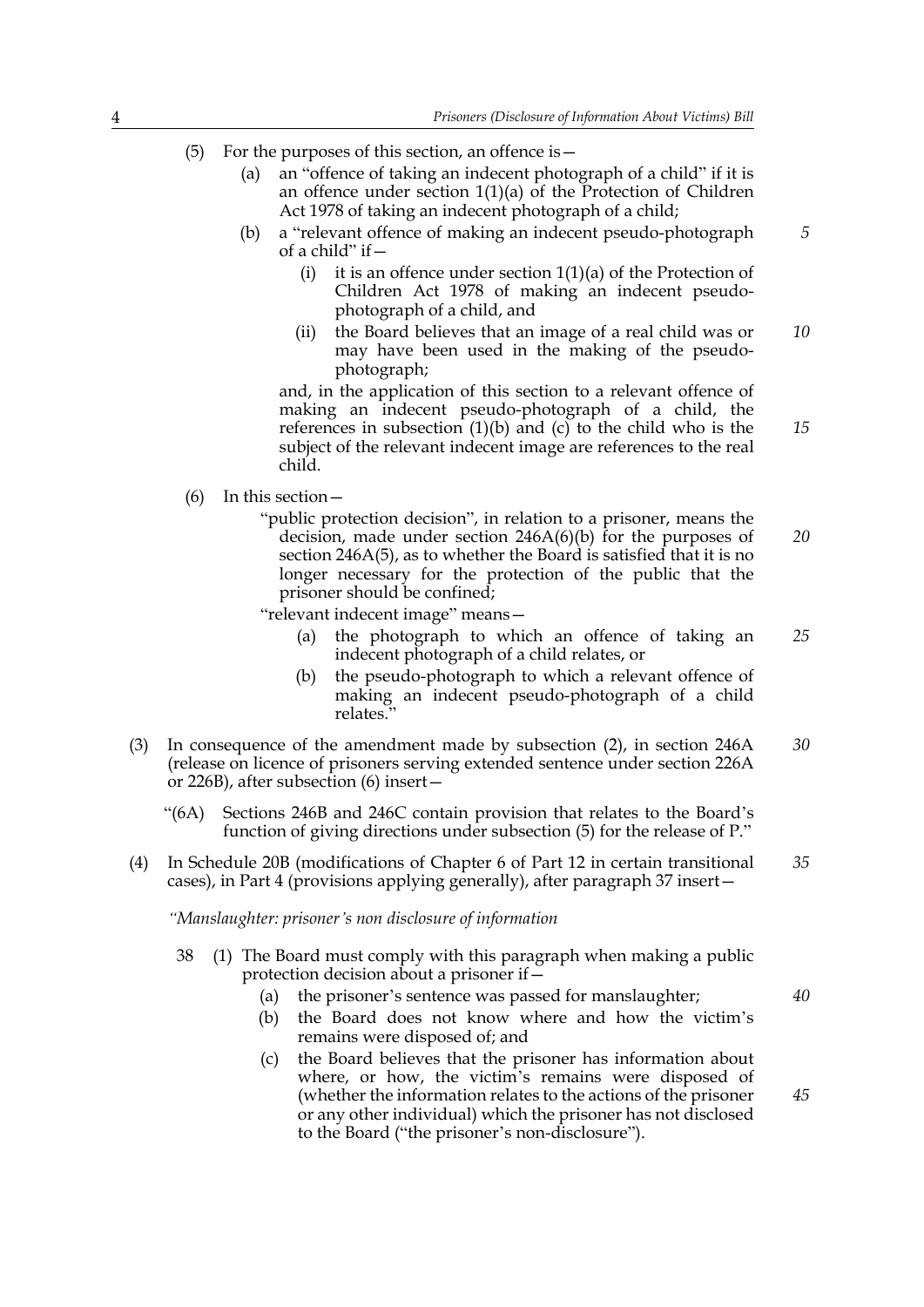- (2) When making the public protection decision about the prisoner, the Board must take into account—
	- (a) the prisoner's non-disclosure; and
	- (b) the reasons, in the Board's view, for the prisoner's nondisclosure.
- (3) This paragraph does not limit the matters which the Board must or may take into account when making a public protection decision.
- (4) In this paragraph, in relation to a prisoner—

"public protection decision" means the decision made—

- under paragraph  $6(2)$  for the purposes of paragraph 6(1), *10*
- (b) under paragraph 15(4) for the purposes of paragraph 15(3), or
- (c) under paragraph 25(3) for the purposes of paragraph  $25(2)$ ,

as to whether the Board is satisfied that it is no longer necessary for the protection of the public that the prisoner should be confined;

"victim" means the victim of the offence for which the prisoner's sentence was passed;

and a reference to the victim's remains being disposed of includes the remains being left at the location where the victim died.

*Indecent images: prisoner's non-disclosure of information*

- 39 (1) The Board must comply with this paragraph when making a public protection decision about a prisoner if—
	- (a) the prisoner's sentence was passed for—
		- (i) an offence of taking an indecent photograph of a child, or
		- (ii) a relevant offence of making an indecent pseudophotograph of a child;
	- (b) the Board does not know the identity of the child who is the subject of the relevant indecent image; and
	- (c) the Board believes that the prisoner has information about the identity of the child who is the subject of the relevant indecent image which the prisoner has not disclosed to the Board ("the prisoner's non-disclosure").
	- (2) When making the public protection decision about the prisoner, the Board must take into account—
		- (a) the prisoner's non-disclosure; and
		- (b) the reasons, in the Board's view, for the prisoner's nondisclosure. *40*
	- (3) This paragraph does not limit the matters which the Board must or may take into account when making a public protection decision.
	- (4) For the purposes of this paragraph an offence is—
		- (a) an "offence of taking an indecent photograph of a child" if it is an offence under section  $1(1)(a)$  of the Protection of *45*

*5*

*15*

*20*

*25*

*30*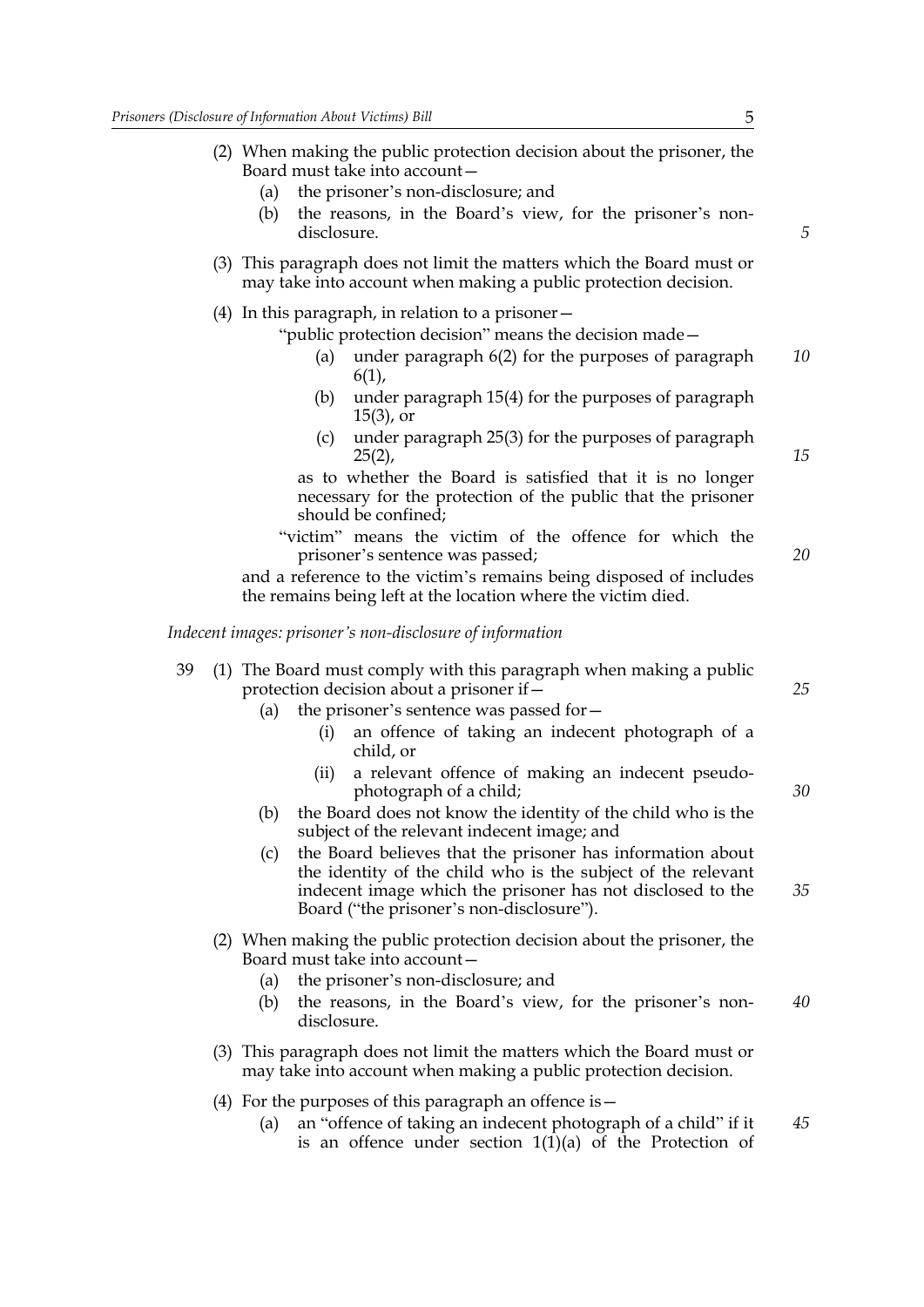Children Act 1978 of taking an indecent photograph of a child;

- (b) a "relevant offence of making an indecent pseudophotograph of a child" if—
	- (i) it is an offence under section  $1(1)(a)$  of the Protection of Children Act 1978 of making an indecent pseudophotograph of a child, and
	- (ii) the Board believes that an image of a real child was or may have been used in the making of the pseudophotograph;

and, in the application of this section to an offence of making an indecent pseudo-photograph of a child, the references in sub-paragraph  $(1)(b)$  and  $(c)$  to the child who is the subject of the relevant indecent image are references to the actual child.

#### (5) In this paragraph—

- "public protection decision", in relation to a prisoner, means the decision made—
	- (a) under paragraph 6(2) for the purposes of paragraph 6(1),
	- (b) under paragraph 15(4) for the purposes of paragraph 15(3), or *20*
	- (c) under paragraph 25(3) for the purposes of paragraph  $25(2)$ ,

as to whether the Board is satisfied that it is no longer necessary for the protection of the public that the prisoner should be confined; *25*

"relevant indecent image" means—

- (a) the photograph to which an offence of taking an indecent photograph of a child relates, or
- (b) the pseudo-photograph to which a relevant offence of making an indecent pseudo-photograph of a child relates." *30*
- (5) In consequence of the amendments made by subsection (4), in Schedule 20B—
	- (a) in paragraph 6, after sub-paragraph (4) insert—
		- "(5) Paragraphs 38 and 39 contain provision that relates to the Board's function of giving directions under sub-paragraph (2) for the release of a person."; *35*
	- (b) in paragraph 15, after sub-paragraph (5) insert—
		- "(6) Paragraphs 38 and 39 contain provision that relates to the Board's function of giving directions under sub-paragraph (4) for the release of a person."; *40*
	- (c) in paragraph 25, after sub-paragraph (4) insert—
		- "(5) Paragraphs 38 and 39 contain provision that relates to the Board's function of giving directions under sub-paragraph (3) for the release of a person."

*15*

*45*

*5*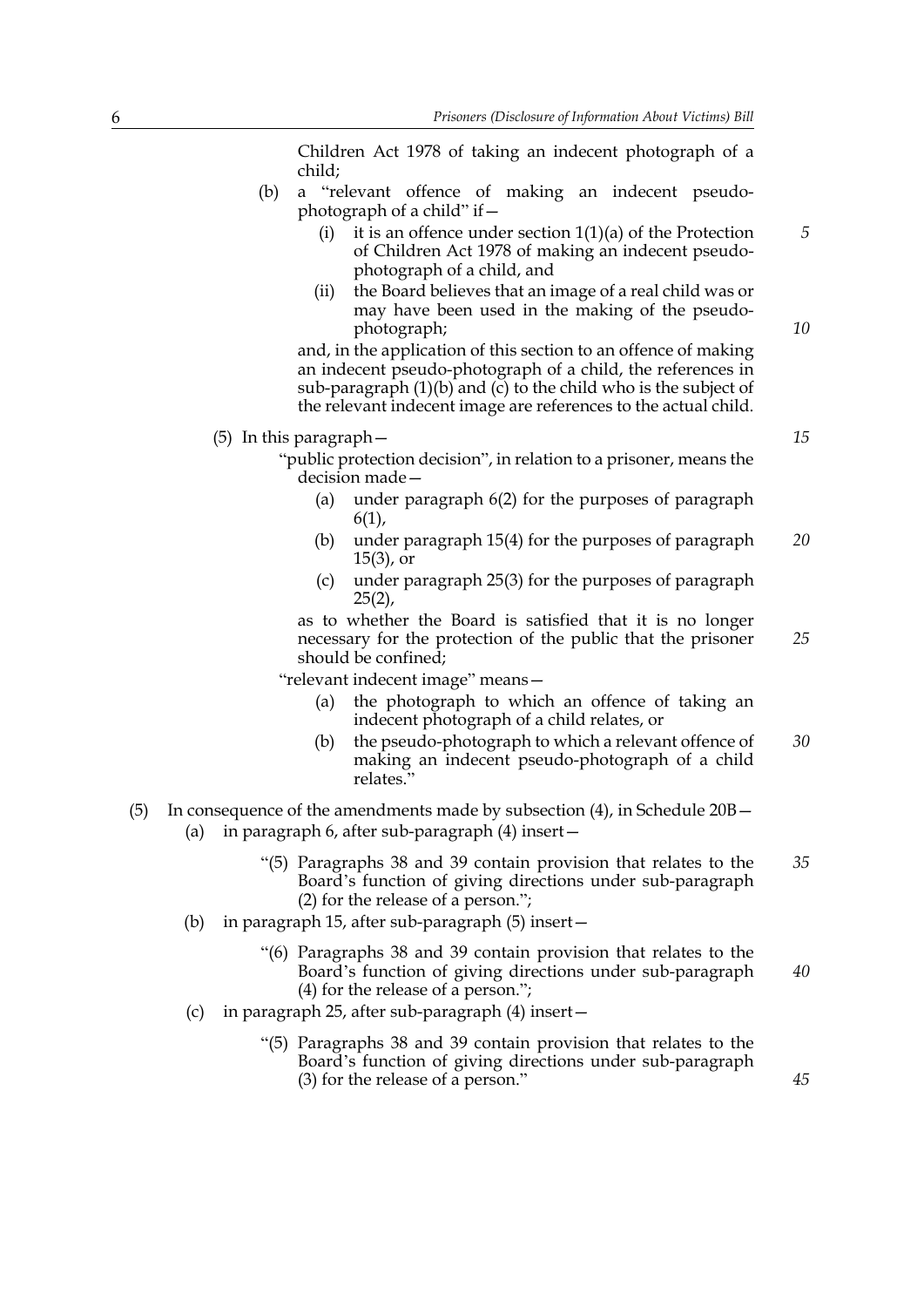#### *Final provisions*

### **3 Extent, commencement and short title**

- (1) This Act extends to England and Wales only.
- (2) Sections 1 and 2 come into force on such day as the Secretary of State may by regulations made by statutory instrument appoint.
- (3) Different days may be appointed for different purposes.
- (4) This section comes into force on the day on which this Act is passed.
- (5) This Act may be cited as the Prisoners (Disclosure of Information About Victims) Act 2019.